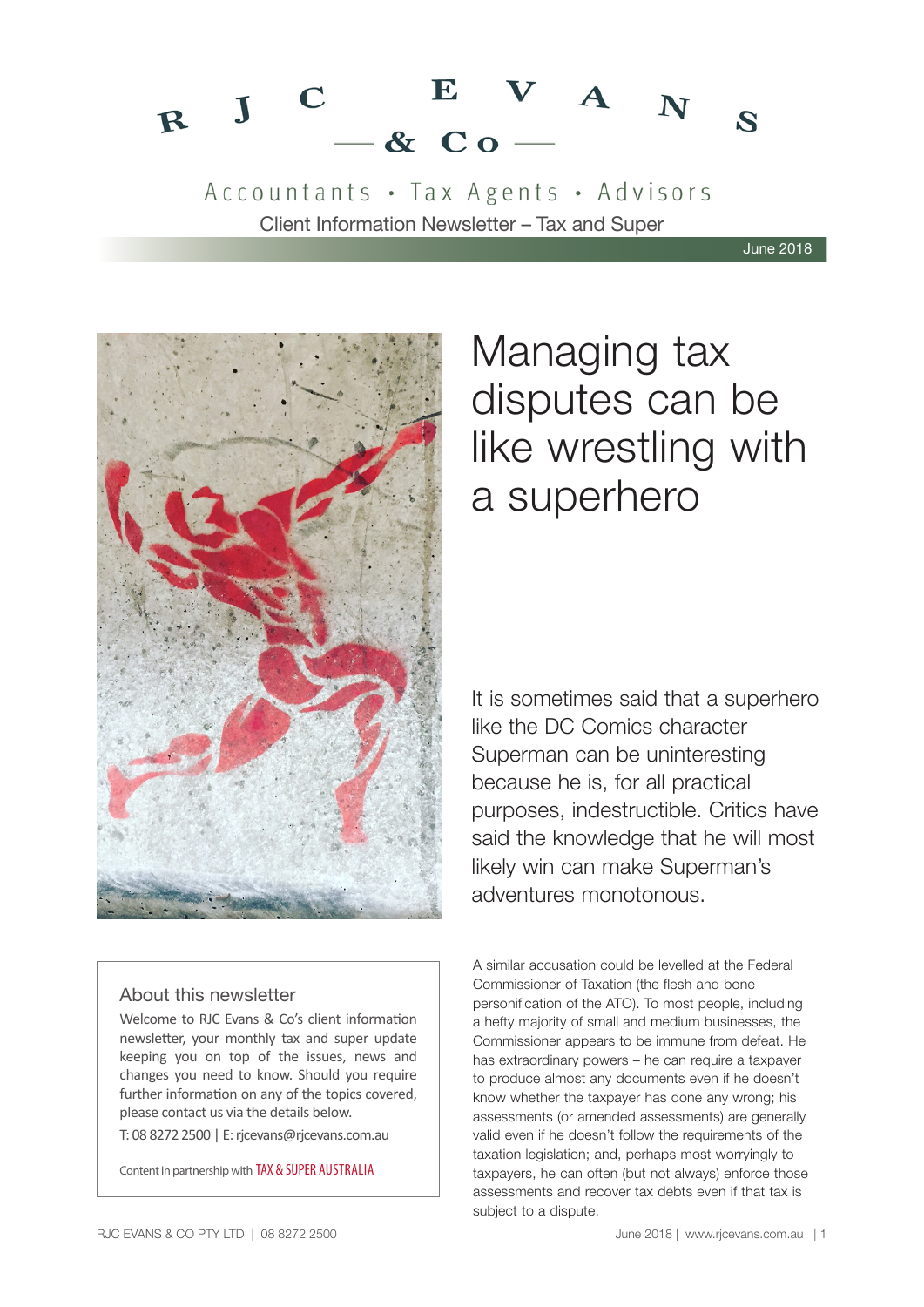#### Managing tax disputes can be like wrestling with a superhero *continued*

But despite all his powers, our real life superhero (or supervillain, depending on where you stand) can sometimes be successfully opposed, if not entirely defeated. But to do this you must move quickly, know the rules of engagement and have a clear vision of the outcome.

#### Starting the process: Speed is key

Except in the extremely rare scenario where an amended assessment is invalid, the only way to challenge a taxation decision is to commence so called "Part IVC proceedings" (which is the part of the tax act that permits a taxpayer dissatisfied with an ATO decision to have that decision reviewed).

To do this, it is necessary to lodge an objection in the approved form and within the relevant time period (generally either two or four years for an amended assessment). This may seem a trite observation, but it is crucial that these formal requirements are met. If they are not, you may be left with no recourse against the ATO, regardless of the facts of the matter.

Even though you may in theory have up to four years to challenge a decision, in practice the time to act may be much shorter. Unless you are willing and able to pay the disputed tax before the issue is resolved (and not many people are willing to do that) you may find that the ATO can begin to insist upon payment even while you are contemplating an objection.

It is important to remember one of the ATO's most specific "superpowers" — a notice of assessment, including an amended assessment, is conclusive of the correctness of the amount shown on it. In other words, the Commissioner could sue for the amount of disputed tax at any time after it becomes due (generally 21 days after the date of the amended assessment) and the fact that you intend to dispute the assessment would be no defence to the action.

In practice the Commissioner will usually give the taxpayer a reasonable amount of time to consider their position and (if appropriate) lodge an objection before commencing recovery action. But once recovery action has commenced, it gathers a momentum that can be difficult to stop. Unless an objection is lodged in a timely manner, you will soon find yourself dealing with debt recovery officers who have no interest in hearing about upcoming objections. So if you intend to object, or even if you just intend to get advice on whether to do so, act as quickly as you can and keep the ATO informed of your intentions.

#### Dealing with factual disputes

Balancing the need to act quickly is the necessity of properly considering what is really at issue. This is because the notice of objection and materials that support it must properly deal with the matter in dispute. There are essentially two kinds of disputes relating to taxation decisions — factual disputes, and disputes regarding a point of law.

The first kind is a factual dispute. This may arise where an auditor or other ATO officer simply does not accept your version of events. Often people can get indignant about the resulting amended assessment and will want it rectified as a matter of principle. But, before blindly charging into an objection, consider whether there is any further evidence that can be produced to support your position.

Are there any further documents that could prove your case? Are there any independent witnesses that could provide evidence on the matter? Could the existing materials be better explained or presented? If not, you may find that the decision maker to the objection comes to the same conclusion as the original decision maker (a different tax officer to the original one is generally appointed to preside over objections).

#### Disputes regarding points of law

The second kind of dispute is where the facts are agreed, but there is a dispute as to the application of the relevant law. These sorts of disputes can be less emotive, but are often harder to have successfully changed on objection. This is because the objection decision maker will be bound by the ATO's position on the application of the law, as stated in its public rulings. Objection decision makers may also be influenced by so-called "non-binding decisions" that the ATO may have issued, such as "interpretative decisions".

If you are involved in this kind of dispute and wish to have any chance of succeeding at the initial objection stage (as opposed to, say, a subsequent review by the Administrative Appeals Tribunal (AAT)) you will need to demonstrate that the outcome you are looking for does not deviate from the ATO's publicly stated views.

If you can't distinguish your position from the Commissioner's public rulings, then in practice it may be necessary to accept that the initial objection decision by the ATO will be unfavourable to your preferred outcome. In such a case you should only object if you are willing to follow up with an application to the AAT for a review of the objection decision or an appeal to the Federal Court.

*continued on page 4*  $\Rightarrow$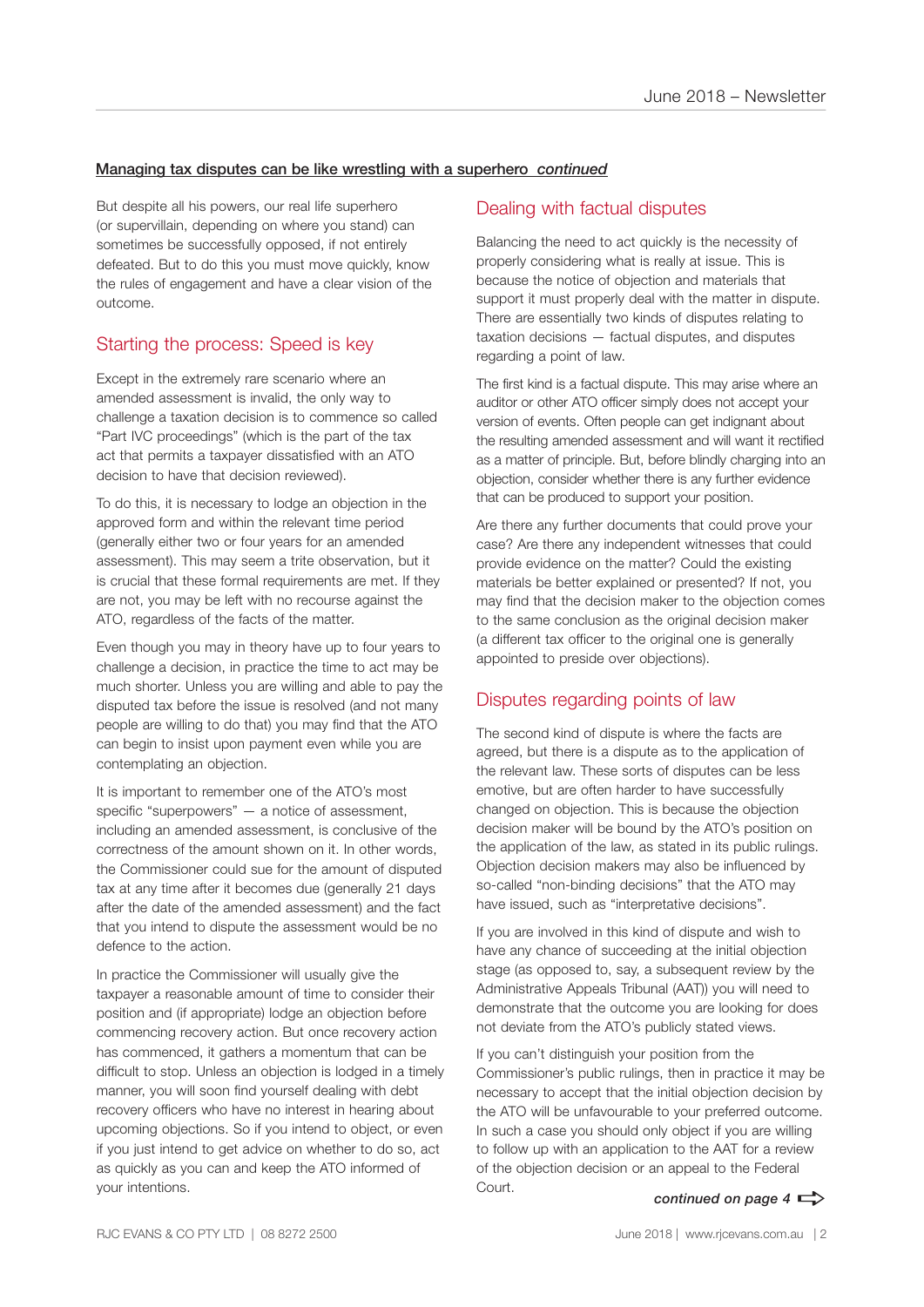

## Unpacking statute-barred debts

Various tax implications can arise when a debt becomes statutebarred. So what is statute barring and when can it be a problem?

In simple terms, a debt is statute-barred when it has reached a statutory limitation period where it can no longer be legally recovered by creditors.

Specifically, each state and territory in Australia contains its own "statute of limitation" provisions that provide a procedural basis for a lawsuit for non-payment of a debt, including a time limit, which can be used as a defence against the claim from creditors.

For debts that arise from "simple contracts", the limitation period is six years, with the exception of the Northern Territory where it is three years.

Very broadly, a "simple contract" in respect of a debt typically includes unsecured personal loans, credit card debts or debts sold or referred to a collection agency. The limitation period will be different for secured debts and debts arising "out of deed".

As the laws vary from state to state, to ensure that the debt is deemed "statute-barred", it would be prudent to seek legal advice as these laws can be complex. Once this is determined, the application of the relevant tax laws will follow. The table below summarises the broad application of the statute of limitations in each Australian state and territory.

#### WHAT SHOULD YOU CONSIDER?

Some general points to consider when dealing with statute barred debts include:

#### 1. Identify the governing jurisdiction

Generally, the place of the debtor's residence at the time of entering into the contract is relevant in determining the governing jurisdiction (although this can be varied in the contract itself).

#### 2. Determine the start time for the debt

For most debts, a creditor must begin court action to recover the debt within six years (or three years in the NT) of the date:

- on which the debt became due and payable
- the last time that a payment was made, or
- that there is acknowledgement in writing that the debt is owed.

The limitation period starts from the latest event as shown in the table. As a general principle, a loan arrangement that does not expressly include repayment terms is taken to be repayable on demand. Such a loan creates an immediate debt, with the clock ticking for statute of limitations purposes from that time.

| <b>State or territory</b>                                                         | <b>ACT</b> | <b>NSW</b>       | <b>QLD</b> | <b>SA</b> | <b>Tas</b> | <b>Vic</b> | <b>WA</b> | <b>NT</b> |
|-----------------------------------------------------------------------------------|------------|------------------|------------|-----------|------------|------------|-----------|-----------|
| Limitation period                                                                 | 6 years    | 6 years          | 6 years    | 6 years   | 6 years    | 6 years    | 6 years   | 3 years   |
| Extinction of right and/<br>or title                                              | Title      | Title &<br>right | N/A        | N/A       | N/A        | N/A        | N/A       | N/A       |
| Limited period extended<br>by confirmation?                                       | Yes        | Yes              | Yes        | Yes       | Yes        | Yes        | Yes       | Yes       |
| Can period restart if there<br>is a confirmation after<br>initial period expires? | <b>No</b>  | <b>No</b>        | Yes        | Yes       | Yes        | Yes        | <b>No</b> | <b>No</b> |

#### STATE BY STATE: STATUTE OF LIMITATIONS IN A NUTSHELL

#### *continued overleaf*  $\Rightarrow$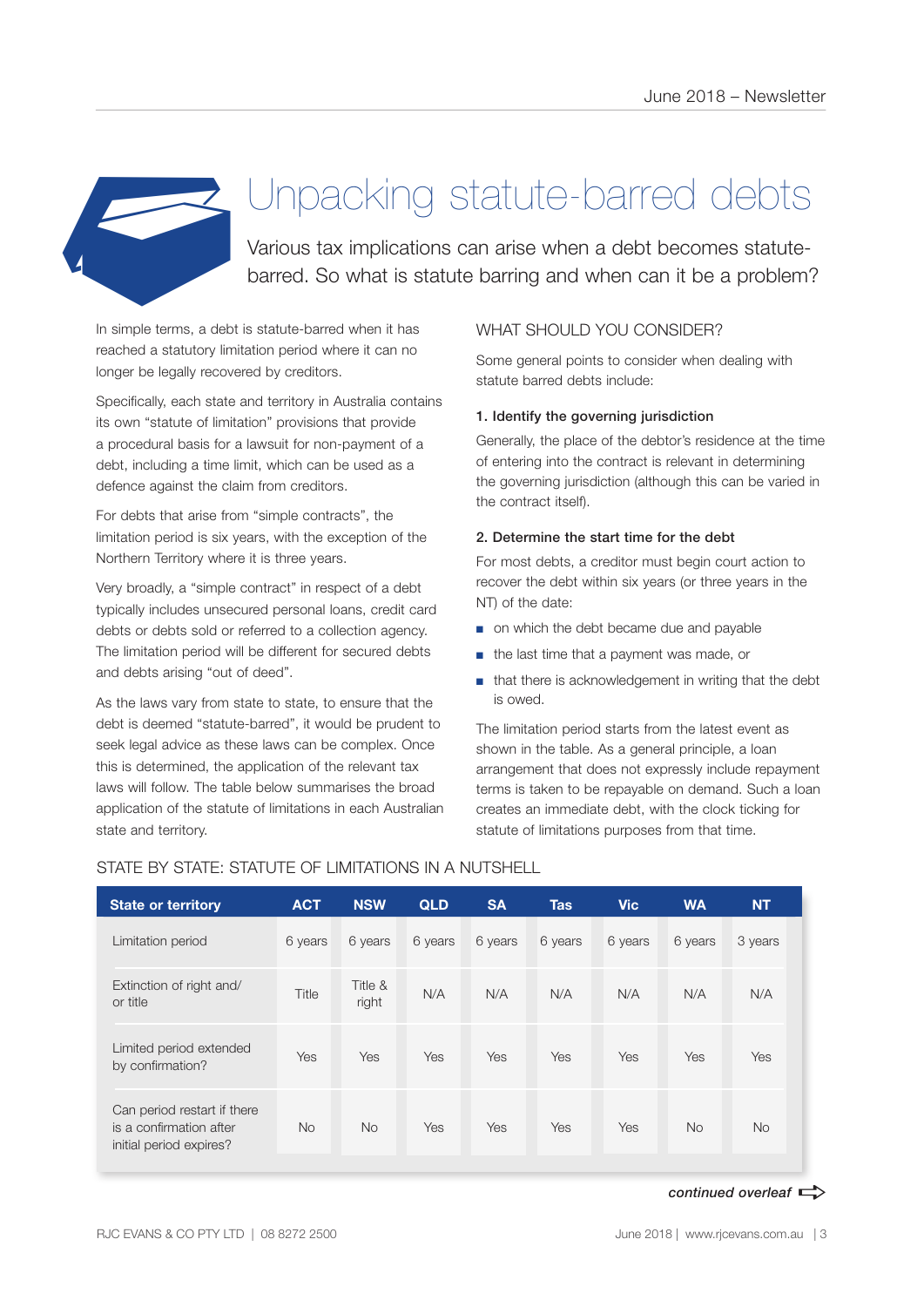#### Unpacking statute-barred debts *continued*

#### 3. Confirmation of debt and renewal of limitation period

The limitation period is renewed and recommences upon confirmation of the debt. However, the relevant state legislation should be considered for correct application of the renewal period. In the ACT, NSW, WA and the NT, renewal does not occur if the confirmation happens after the initial limitation period expires. In all other states, the limitation period is renewed on confirmation irrespective of whether the limitation period has expired.

#### 4. Acknowledgement of the debt

As noted, confirmation can be through acknowledgement in a written form and signed by the debtor or an agent. There is a body of case law that considers the issue of whether a debt has been acknowledged. For example, a debtor's signed balance sheet was held by one court to be sufficient acknowledgment of a debt. Alternatively, a payment of interest on principal or part payment of principal can also be treated as an acknowledgement.

#### 5. Defence against creditor claims

The expiration of a limitation period precludes a remedy from being available, such that if a lawsuit is brought against the debtor then they can claim the statute as an absolute defence.

Note that the expiration of a limitation period for the debt does not mean, in most cases, that the debt ceased to exist. There may have been acknowledgement at some stage during the period, which would typically restart the limitation period.  $\blacksquare$ 

#### Managing tax disputes can be like wrestling with a superhero *continued*

#### Litigation and compromise

If you have been unsuccessful in your objection, all is not lost. An application to the AAT for review of the objection decision is open to you, whether the dispute is factual or regarding a question of law. Such an application may be particularly appropriate if there are large amounts of penalties involved, even where the principal amount of tax is not in dispute. The AAT can sometimes be more reasonable in deciding the appropriate level of penalty or in exercising the discretion to remit penalties.

If there is a question of law at stake, an appeal to the Federal Court is also possible, however it is outside the scope of this brief article to cover the litigation process itself. However a quick word of caution is warranted — litigation tends to highlight the Commissioner's "superpowers".

First, the burden of proof is shifted; it will be up to you to prove the ATO's assessment is excessive. In practice, this means that if facts are in dispute you will rarely be able to rely on bare assertions. Documentary evidence is strongly preferable.

Further, compared to almost every ordinary taxpayer, the Commissioner has practically infinite resources. He is also required to administer the tax law according to

its terms. This means that the ATO cannot, and will not, simply compromise on an arbitrary figure for the sake of saving further legal costs.

But this does not mean the Commissioner cannot compromise at all. Like every government agency, the ATO is very aware that litigation costs money that can sometimes be put to better use elsewhere. If you can demonstrate that there is a real risk to the ATO that it will lose on a particular issue, it may be willing to compromise by amending assessments in relation to that particular issue if, for example, you agree to withdraw your application in relation to other issues. There may also be some scope to compromise by reducing penalties or remitting interest in appropriate circumstances.

#### Do the good guys ever win?

Many taxpayers (and indeed a lot of accountants) agree that the Commissioner is, in fact, "overpowered". But successive governments have chosen to accept, and often further entrench, this situation. Debating its merits is no more useful than entering into an twitter argument over whether the Incredible Hulk could defeat Superman. The best we can do is to keep what small amount of kryptonite we can get and use it very strategically once in a while.  $\blacksquare$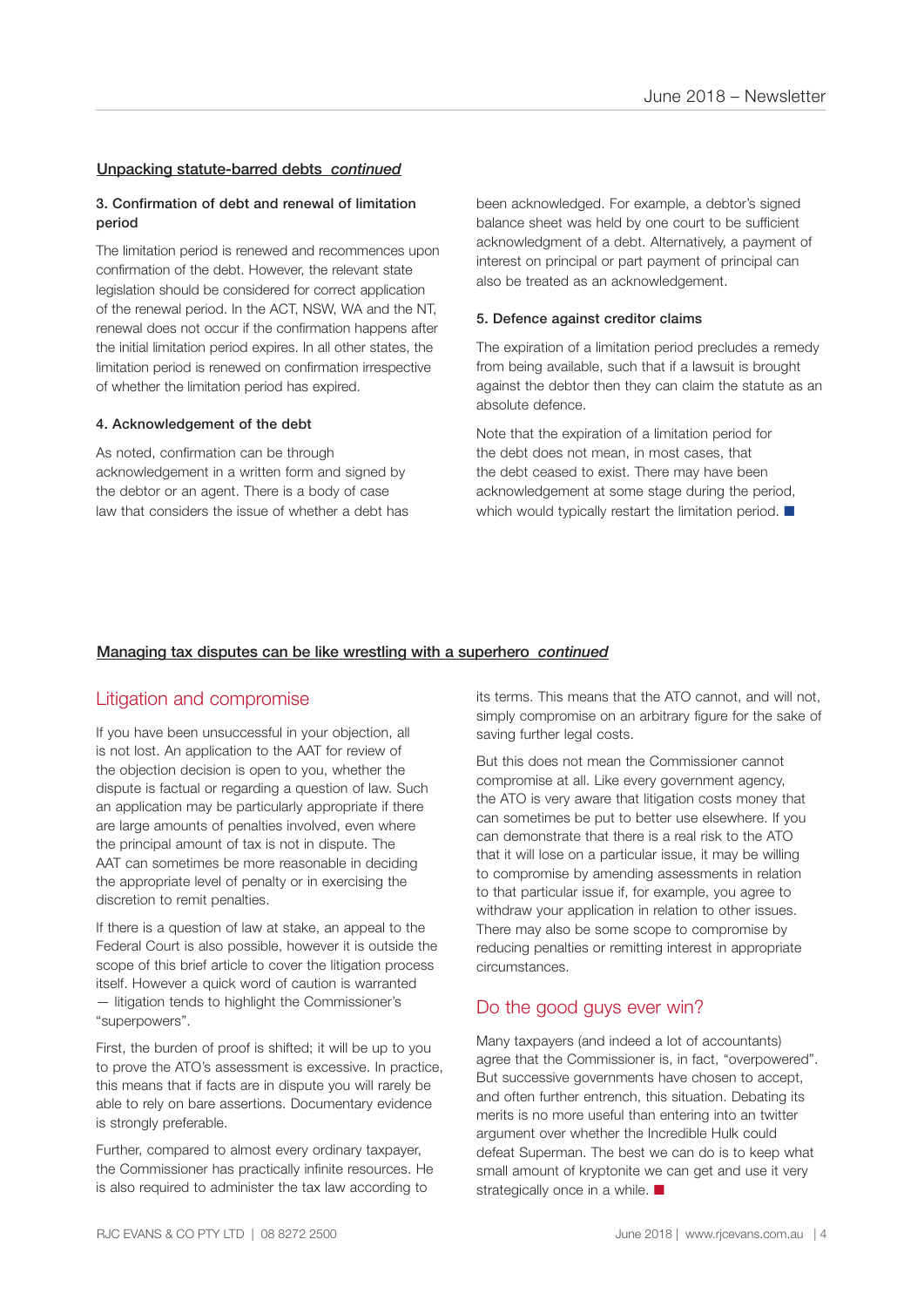

## The **proportioning rule** and your **SMSF: It's all about balance**

The contributions segment is made up of what is commonly known as non-concessional contributions (and also includes the CGT exempt component, superannuation co-contribution benefits, and contribution splitting benefits). The crystallised segment broadly includes numerous tax-free components that existed prior to 30 June 2007 and are becoming increasingly uncommon.

The taxable component is broadly the total value of the member's superannuation interest less the value of the tax-free component. Contributions that would form part of the taxable component are generally amounts included in the assessable income of the fund. Broadly, the taxable component consists of concessional contributions, earnings, and capital appreciation from investments in the fund.

### Calculating the components

The value of the superannuation interest and the amount of tax-free and taxable components of the member's interest is determined as follows:

- Determine whether the benefit is a lump sum or a pension.
- Work out the total value of the superannuation interest and the proportion of tax-free and taxable components as at the applicable time, which means:
	- if the benefit is a lump sum  $-$  just before the benefit is paid; or
	- if the benefit is a pension  $-$  on the date the pension commences (in other words, you lock in the proportion of the tax-free and taxable components on the date the pension commences, and future growth and earnings are shared proportionally between these components.)
- Apply the same proportions to the amount of benefit paid (this part is the essence of the proportioning rule).

#### *continued overleaf* $\Rightarrow$

necessary to identify and determine the value of the various components that make up the benefit. The law around superannuation dictates that the tax-free component and taxable components of a member's payment must be paid in the same proportion as the tax-free and taxable components of the member's interest. This requirement is known as the proportioning rule.

When calculating a super benefit, it is

Think of the proportioning rule as a sort of integrity measure that prevents the "cherry picking" of the taxfree and taxable components when a payment is made from superannuation.

The tax-free component includes the contributions segment and the crystallised segment. The contributions segment generally includes all contributions made after 30 June 2007 that have not been, and will not be, included in your fund's assessable income.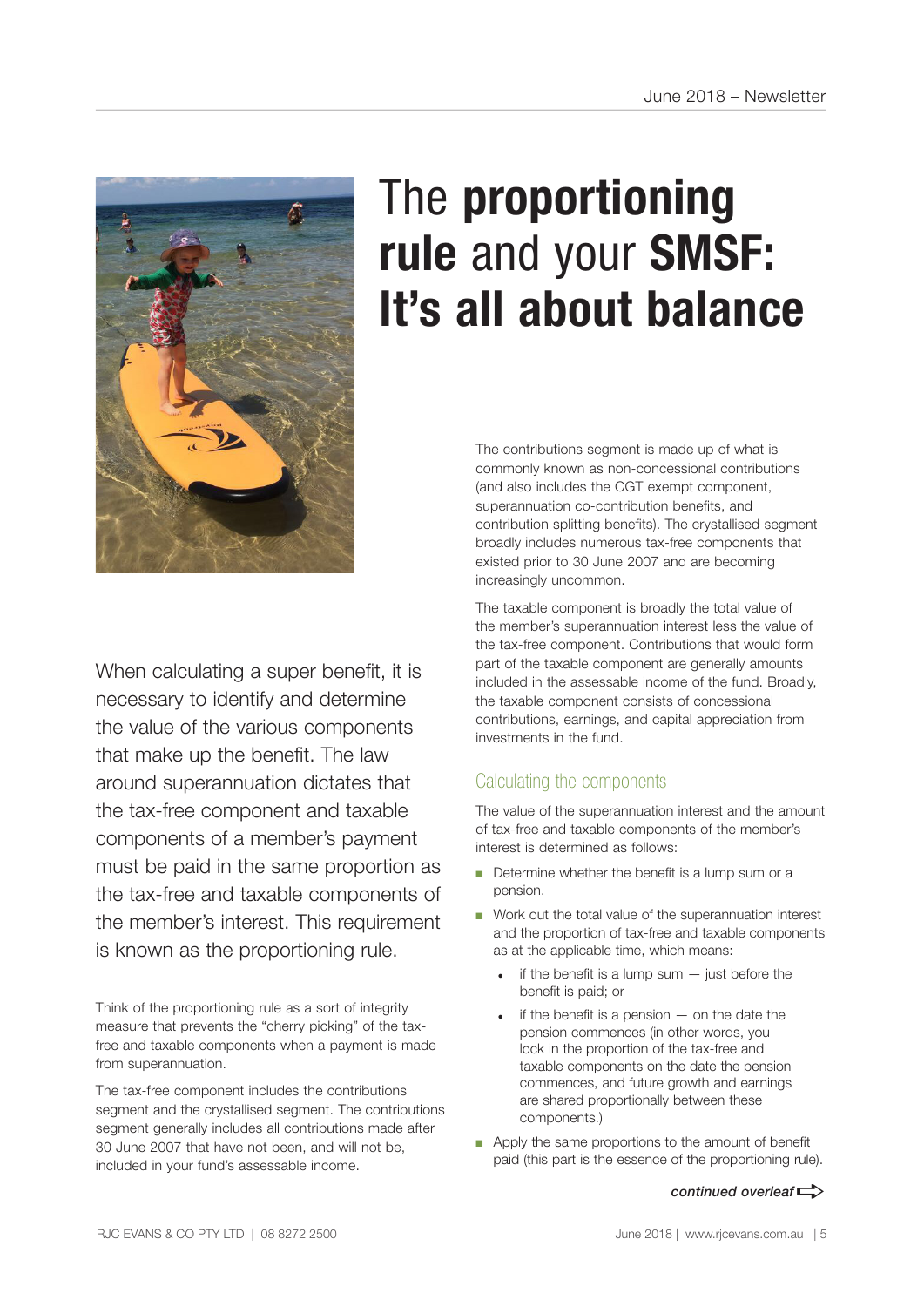#### The proportioning rule and your SMSF *continued*

#### When a pension is commenced

In an accumulation interest, the tax-free component is normally comprised of a static amount (that is, the crystallised segment and the contributions segment). Whereas the taxable component can change regularly as the investments supporting the superannuation interest fluctuate with investment markets and earnings (or losses) accrue, in some cases on a daily basis.

However, when a pension is commenced with a certain proportion of a tax-free component and the pension assets increase over time, the tax-free component will effectively grow. This is because at the time of paying pension benefits, the proportioning rule will use the same proportion of tax-free component that was locked in at the commencement of that pension.

To illustrate how the proportioning rule works in practice, in respect of pensions, look at the following example:

In January 2017, Christopher is 66 years old, still working and is a member of an SMSF. In his SMSF, Christopher's superannuation interest consists of a tax-free component of \$300,000 and a taxable component of \$200,000. His total superannuation balance is \$500,000. This means the proportion of his superannuation interest that consists of the taxfree component is 60% and the taxable component is 40%. Christopher commences an account-based pension with just \$250,000 of his total superannuation interest. At the commencement of this pension, the tax-free component is \$150,000 (or 60%) and the taxable component is \$100,000 (or 40%) since his total superannuation interest before commencing the pension was 60% tax-free component and 40% taxable component.

If the value of the assets supporting the pension were to rise, the percentages representing the taxfree and taxable components do not change. Thus if Christopher's pension balance, which started at \$250,000, were to rise to \$400,000 after three years due to his savvy investment decisions, his tax-free and taxable components would retain the same proportion as at the pension's commencement and will be as follows: a tax-free component of \$240,000 (or 60%) and a taxable component of \$160,000 (or 40%). Of course, if the value of the assets supporting the pension were to fall to say \$100,000, then the proportion of the tax-free and taxable components will remain the same as at commencement (\$60,000 tax-free and \$40,000 taxable).

Accordingly, the following general rules should be noted:

- Where assets are going to increase in value, the tax-free component is maximised by commencing a pension sooner rather than later (locking in the tax-free component to grow proportionately).
- Where assets are going to decrease in value, the tax-free component is maximised by commencing a pension later rather than sooner (allowing the decrease in assets to erode the taxable component).

#### With an accumulation interest

To illustrate further the above general principles about the proportioning rule, consider this further example:

Again the same facts as above, but this time let us focus on Christopher's accumulation interest. Recall that he commenced his pension with \$250,000 of his total superannuation interest; he therefore has \$250,000 remaining in his accumulation interest. That \$250,000 in accumulation would comprise of a tax-free component of \$150,000 (or 60%) and the taxable component is \$100,000 (or 40%). Like his pension interest, the value of his accumulation interest rises to \$400,000 after three years due to his savvy investment decisions. Unlike his pension interest, his tax-free component remains static and the proportion of his taxable component increases. Christopher's tax-free and taxable components in respect of his accumulation interest are now as follows: a tax-free component of \$150,000 (or 37.5%) and a taxable component of \$250,000 (or 62.5%).

As the above example shows, there is no change to the tax-free component if investments in the accumulation interest increase in value. Hence, the decision to commence a pension with some or all of your benefits at the right time can make a significant difference to a member's interest over the course of time.

#### Strategic importance

Understanding the proportioning rule is important as it forms the basis of many strategies that leverage off it. For example, where there is a significant tax-free component, a pension should generally be commenced as soon as practicable where the fund expects to see some growth in the value of its assets. Further, when contributing or rolling back a pension into accumulation, stay alert to the effect on what will happen to the tax-free and taxable components — since these two components cannot be separated to maximise your position once these amounts are mixed together.  $\Box$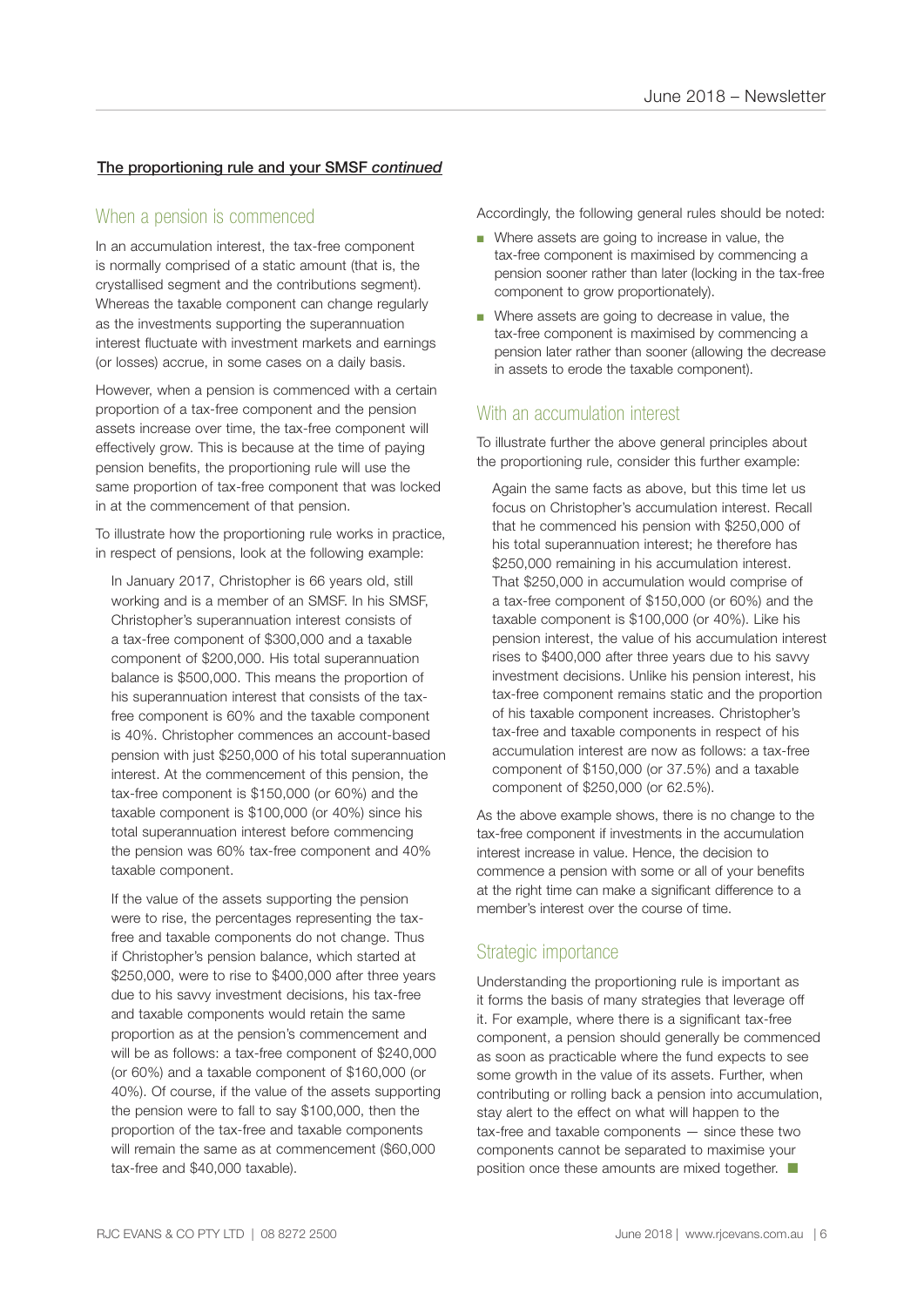

# **Builders: Get your Builders:** Get your<br>taxable payments report<br>ready before August 28

Businesses in the building and construction industry, take note – the deadline is August 28, 2018 to report the total payments you made to each contractor you enlisted the services of in 2017-18. You will need to report these payments to the ATO on the *Taxable payments annual report*.

The taxable payments reporting system was initially introduced to address longstanding compliance issues by contractors in the building and construction industry. Tax compliance issues that were identified included nonlodgement of tax returns, income being omitted from tax returns that were lodged, non-compliance with goods and services tax (GST) obligations, failure to quote an Australian business number (ABN), and use of an invalid ABN.

**Note:** The most recent Federal Budget announced that from 2019-20 three additional industries on top of building and construction will be required to lodge taxable payments reports with the ATO — security providers and investigation services, road freight transport, and computer system design and related services.

The pointers below will help employers in building and construction, and from next financial year the above mentioned businesses, adequately prepare for the looming deadline.

#### WORK OUT IF YOU NEED TO REPORT

You need to report if all the following apply:

- **•** you are a business that is primarily in the building and construction industry
- **•** you make payments to contractors for building and construction services, and you have an Australian business number (ABN).

Contractors can be sole traders (individuals), companies, partnerships or trusts.

Examples of what is considered to be "building and constructions services" is broad. You are considered to be a business that is primarily in the building and construction industry if any of the following apply:

- for the financial year, 50% or more of your business income was derived from providing "building and construction services", or
- 50% or more of your business activity related to "building and construction services", or
- in the financial year immediately before the current financial year, 50% or more of your business income was derived from providing "building and construction services".

*continued overleaf* $\Rightarrow$ 

Contractors who pay other contractors for building and **!** construction services may also be required to report if they are carrying on a business that is primarily in the building and construction industry. Remember – a contractor can be an individual, partnership, company or trust.